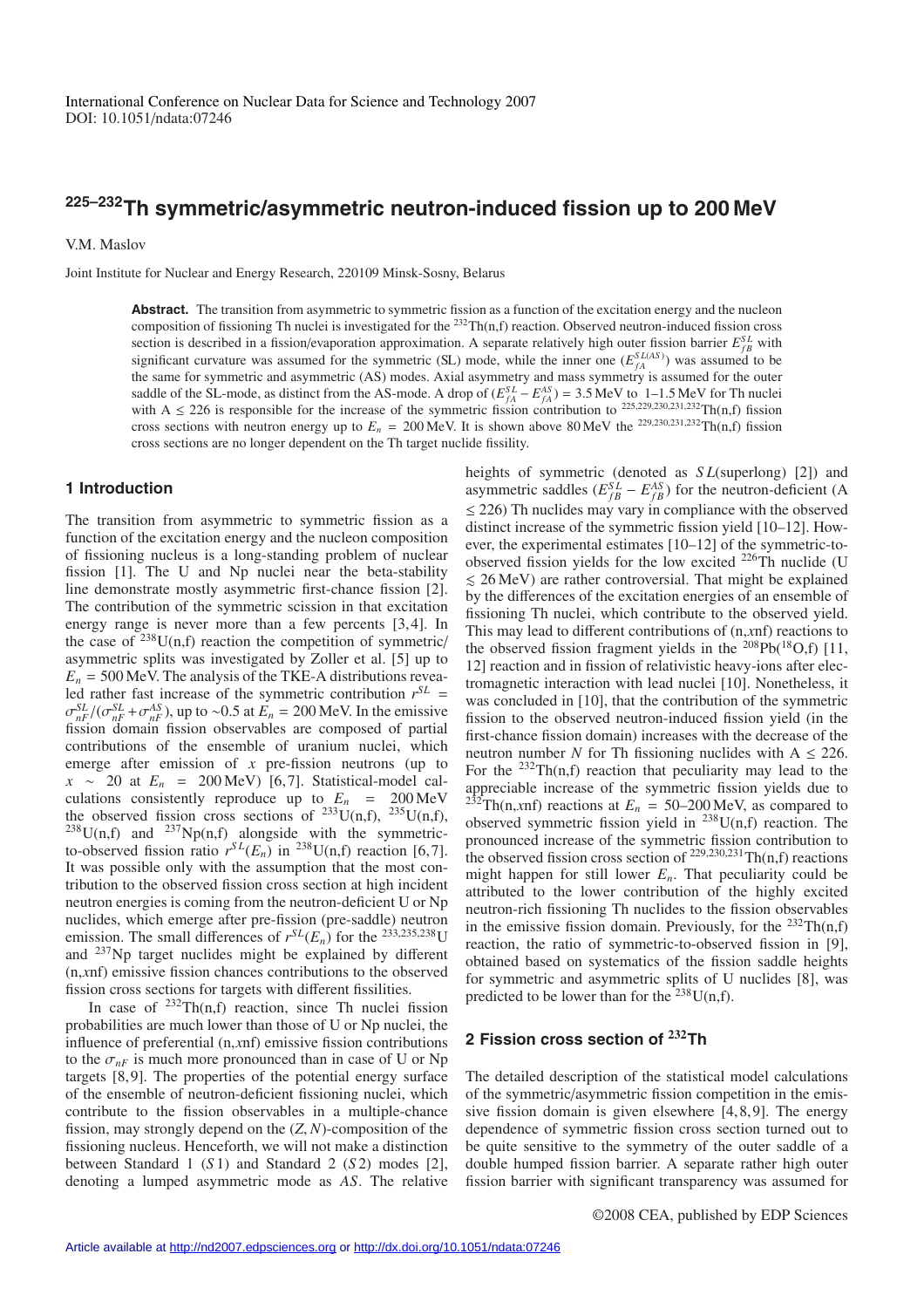

**Fig. 1.** Fission cross sections of <sup>232</sup>Th(n,f) and <sup>230</sup>Th(n,f). Measured data points for  $^{232}Th(n,f)$  only.

the *S L*-mode, while the inner one was the same for the symmetric and the asymmetric modes. Axial asymmetry and masssymmetry are assumed for the outer saddle of the *S L*-mode, as distinct from the asymmetric *AS* -mode, for which outer saddle is axially symmetric and mass-asymmetric. In summary, it was found that to the mass symmetric fission corresponds rather thin but high outer barrier  $E_{fB}^{SL}$ , as compared to the massasymmetric outer fission barrier  $E_{fB}^{AS}$ , actually  $(E_{fB}^{SL} - E_{fB}^{AS})$  = 3.5 MeV was obtained. In the emissive fission domain the observed fission cross section of  $^{238}$ U(n,f) and the ratio of symmetric-to-observed fission yields  $r^{SL}(E_n)$  are described under assumption that more fissions come from the neutrondeficient U nuclei via (n,*x*nf) fission chances with high number *x* of pre-fission neutrons [8, 9].

After the pre-saddle neutron emission the <sup>233–*x*Th ( $x \sim$ </sup>  $1 \div 20$ ) nuclides contribute to the observed fission cross section of  $^{232}$ Th(n,f) reaction. Light charged particle (LCP) emission is assumed to be negligible. For incident neutron energies  $E_n \leq 20$  MeV the <sup>232</sup>Th(n,f) fission chances partitioning could be defined quite unambiguously. Statistical-model calculations [13, 14] consistently reproduce the  $^{232}Th(n,f)$ ,  $^{231}Th(n,f)$ ,  $^{230}Th(n,f)$  and  $^{232}Th(n,2n)$  cross section data and prompt fission neutron spectra of  $^{232}Th(n,f)$  reaction. The deformed optical potential describes the  $n+232$ Th total cross section data up to  $E_n = 200 \text{ MeV}$  [9]. The calculated total cross section  $\sigma_T = \sigma_R + \sigma_{SE}$  is the sum of the reaction cross section  $\sigma_R$  and the scattering cross section  $\sigma_{SE}$ . The preequilibrium neutron spectrum is fixed by simultaneous description of the  $^{232}Th(n,f)$ and  $^{232}Th(n,2n)$  cross sections [9] and prompt fission neutron spectra [14]. Finally, the value of  $\sigma_R$  can not be lower than the fission cross section of the higher fissility targets, like 233U.

Calculated (n,*x*nf) contributions to the observed fission cross sections are largely defined by the level density parameters  $a_f$  and  $a_n$  for fissioning  $(f)$  and residual  $(n)$ nuclides [8], as well as the damping of the rotational modes contributions to the level densities

$$
\rho(U, J, \pi) = K_{rot}(U) K_{vib}(U) \rho_{qp}(U, J, \pi). \tag{1}
$$

Nuclear level density  $\rho(U, J, \pi)$  is represented as the factorized contribution of the quasiparticle and collective states [15]. Quasiparticle level densities  $\rho_{qp}(U, J, \pi)$  were calculated with a phenomenological model by Ignatyuk et al. [16],  $K_{rot}(U, J)$ and  $K_{vib}(U)$  are factors of the rotational and vibrational enhancement. At saddle and ground state deformations factor  $K_{rot}(U)$  is defined by the deformation order of symmetry, adopted from the shell correction model calculations [17], except outer saddles for the symmetric scission. For calculation of the fission probabilities of <sup>233</sup>−*<sup>x</sup>*Th nuclides we use double-humped fission barrier model, since possible splitting of the outer fission barrier hump is not important in the present context. Damping of the rotational mode contributions to the  $\rho(U, J, \pi)$  was assumed, as anticipated by Hansen and Jensen [18], but at much lower excitations. The damping might be different for the axially symmetric and triaxial shapes [19].

The <sup>232</sup>Th target nuclide exhibits the lowest fissility among the actinide nuclides investigated with the neutron-induced fission reactions up to  $E_n = 200 \,\text{MeV}$  [20]. The observed fission cross section of  $^{232}Th(n,f)$  reaction [20–22] could be reproduced up to  $E_n = 200 \,\text{MeV}$  only under assumption that more fissions come from the neutron-deficient Th nuclei [8, 9]. The ratio of symmetric-to-observed fission yields, for  $^{232}Th(n,f)$ cross sections in [9] was obtained based on the assumption that the difference of heights of symmetric and asymmetric saddle points  $(E_{fB}^{SL} - E_{fB}^{AS}) = 3.5 \text{ MeV}$  [8,9] is independent on the neutron number of fissioning nucleus. That estimate is lower, than  $(E_{fB}^{SL} - E_{fB}^{AS}) \sim 5$  MeV lowering of the reflectionasymmetric outer saddle for <sup>232</sup>Th and <sup>234</sup>Th, obtained within a Hartree-Fock and BCS pairing approach by Bonneau et al. [23]. However, the pronounced isotopic dependence of  $E_{fB}^{SL}$ and  $E_{fB}^{AS}$  may be the case for Th nuclides with  $A \le 226$ , i.e., the symmetric fission yield may have a tendency to increase for neutron-deficient nuclides [10–12]. That may lead to the increase of the symmetric fission yields in  $^{232}Th(n,f)$  reaction due to <sup>232</sup>Th(n,*xnf*) fission reactions at  $E_{n(p)} = 50-200$  MeV. Figure 2 shows the sharing of the  $^{232}$ Th(n,f) observed fission cross section [20–22] to *S L*- and *AS* -mode contributions. For that  $(E_{fB}^{SL} - E_{fB}^{AS}) = 1.5 \text{ MeV}$  for Th nuclides with  $A \leq 226$ , which is achieved by ∼1 MeV decrease of  $E_{fB}^{SL}$  and ∼1 MeV increase of  $E_{fB}^{AS}$  of outer fission barriers, as compared to the barrier values, used in [9]. This is generally consistent with the outer fission barrier estimates by Ohtsuki et al. [24], based on fission yield analysis for proton-induced fission of Th, U, Np, Pu and Am nuclei at  $E_p = 8-16$  MeV. The sharp increase of the <sup>232</sup>Th(n,f) lumped symmetric fission yield at  $E_n \geq 80$  MeV (see fig. 2) is due to appreciable increase of the  $232$ Th(n,xnf) contributions of relatively low excited neutron-deficient Th nuclides. The predicted sharing into  $\sigma_{nF}^{SL}$  and  $\sigma_{nF}^{AS}$  is shown on figure 1 for the  $^{230}$ Th(n,f) reaction as well.

# **3 Branching ratio of symmetric-to-observed fission events**

The branching ratio of the symmetric to observed fission events  $r^{SL}(E_n)$  for <sup>232</sup>Th(n,f), shown on figure 2, is higher than that observed for the  $238$ U(n,f) reaction [5,8]. The calculated ratio  $r^{SL}$  is much dependent on the  $(n, xnf)$  fission chances distribution. Because the fissilities of Th nuclides with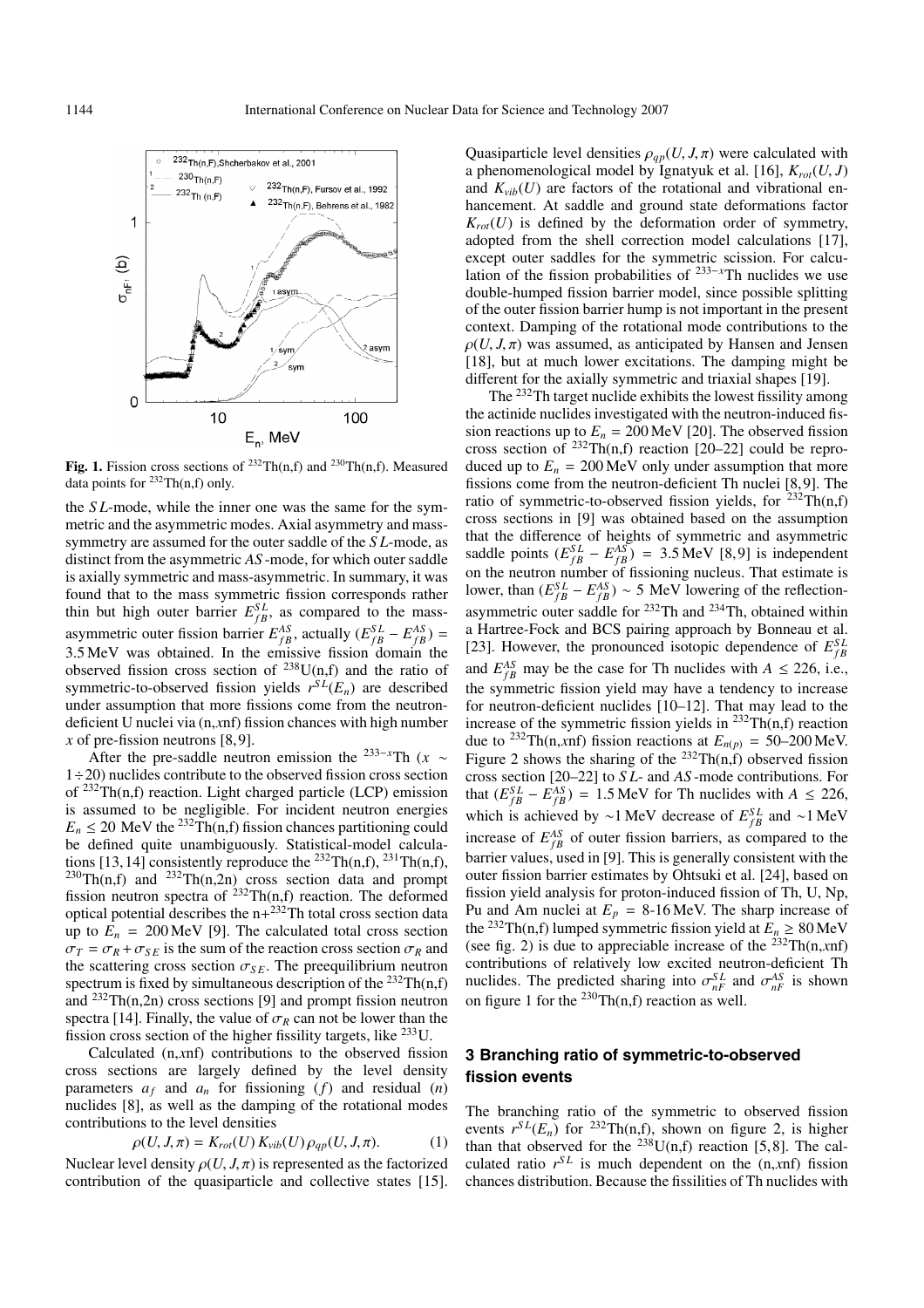A  $\leq$  233 are lower, than those of U nuclei with A  $\leq$  239, the contribution of the first few fission chances is lower in case of  $^{232}Th(n,f)$  reaction. That means the contribution of the fission reactions of neutron-deficient <sup>233</sup>−*<sup>x</sup>* Th nuclides with low intrinsic excitation energies would be relatively high. That might lead to the lowering of  $r^{SL}$  for the <sup>232</sup>Th(n,f) reaction, but this effect could be more than compensated, since for Th nuclei the relative heights of the symmetric and asymmetric outer fission barriers  $(E_{fB}^{SL} - E_{fB}^{AS})$ , as was already mentioned, might change in favor of symmetric fission contribution [10– 12, 25–27]. The experimental estimates of the branching ratios  $r^{SL}$  for Th nuclides with A  $\leq$  226 by Itkis et al. [11], Pokrovsky et al. [12] and Schmidt et al. [10] correspond to different excitation energies of composite nuclei. Different contributions of emissive fission reactions to the observed fission fragment yields in  $^{208}Pb(^{18}O,f)$  reaction [11] and in peripheral relativistic heavy-ion reaction [10] would follow, since the intrinsic excitations of the ensemble of fissioning nuclides also differ. The excitation energies of the fissioning nuclides  $^{229}$ Th and 226Th [10], shown on figure 2 (∼11 MeV), correspond to two-phonon excitation of GDR. The experimental estimate of the symmetric fission contribution to the observed fission fragment yield in  $^{208}Pb(^{18}O,f)$  reaction [11] is shown for the equivalent incident neutron energy  $E_n \sim 20$  MeV. Obviously, the contribution of symmetric fission of Th nuclides with  $A \leq$ 226 is rather sensitive to the value of fission barrier splitting  $(E_{fB}^{SL} - E_{fB}^{AS})$ . The estimate of the relative symmetric fission yield [29] for the <sup>232</sup>Th(p,f) reaction amounts to ~0.715, which is quite compatible with the present estimate for the  $^{232}Th(n,f)$ reaction. Figure 2 shows also the calculated contribution of symmetric fission events to the observed fission yield for the <sup>225</sup>Th(n,f) reaction up to  $E_n \sim 200$  MeV. In case of <sup>225</sup>Th(n,f) the contribution of the neutron-deficient Th nuclei to the fission observables is much higher, it seems to be compatible with the experimental estimates by Pokrovsky et al. [12] and Schmidt et al. [10].

## **4 Fission cross section of Th nuclei**

The description of the  $232Th(n,f)$  fission cross section and  $r^{SL}(E_p)$  [28, 29] for <sup>232</sup>Th(p,f) [30] fixes virtually all the parameters to predict the neutron-induced fission cross sections of Th nuclides with *A* < 232. The observed fission cross sections of  $^{230}Th(n,f)$  [31,32],  $^{231}Th(n,f)$ [33, 34] and <sup>229</sup>Th(n,f) [35, 36] reactions are predicted at 1– 200 MeV (figs. 1, 3), 0.001–200 MeV (fig. 4) and 0.001– 200 MeV (fig. 5) energy ranges, respectively. The predicted cross section shape of  $^{229}Th(n,f)$  reaction is quite consistent with the shape of the data [36] and data [35] below  $E_n \sim 10 \text{ keV}$ . For <sup>231</sup>Th(n,f) [13] and <sup>229</sup>Th(n,f) reactions the theoretical estimate of the fission cross section below *En* ∼ 1 MeV is defined by the lowering of the  $K^{\pi} = 0^-$  octupole band for the outer fission barrier quadrupole deformations of even-even fissioning nuclides  $^{232}$ Th and  $^{230}$ Th, respectively. That is consistent with the fission probability estimates of <sup>232</sup>Th and <sup>230</sup>Th nuclides, extracted by the <sup>232</sup>Th(n,f) and <sup>230</sup>Th(n,f) cross section description above the <sup>232</sup>Th(n,nf) and  $^{230}Th(n,nf)$  reaction threshold, respectively (see figs. 1 and 3). A similar approach was followed in case of the  $^{237}$ U(n,f)



**Fig. 2.** Branching ratio  $r^{sym}$  for <sup>238</sup>U(n,f), <sup>232</sup>Th(n,f), <sup>232</sup>Th(p,f) and  $225$ Th(n,f).



**Fig. 3.** Fission cross section of  $^{230}Th(n,f)$ .

reaction [37]. Recently, a theoretical estimate of  $^{237}$ U(n,f) cross section, based on  $^{238}$ U(n,f) cross section description above the  $^{238}$ U(n,nf) reaction threshold [14], was assured by the surrogate techniques measurements by Burke et al. [38]. The first chance <sup>238</sup>U(n,f) fission cross section of <sup>238</sup>U(n,f) reaction in no case could be a steeply decreasing function of energy, as is still frequently assumed. The same applies in case of  $^{232}Th(n,f)$  reaction. It seems fission data measured with surrogate techniques would appear soon on  $^{229}Th(n,f)$ and <sup>231</sup>Th(n,f) for  $E_n$  up to ~20 MeV.

Predicted increase of the symmetric fission yield, which becomes higher than that of the asymmetric fission yield at  $E_n \geq 80 \text{ MeV}$  in <sup>232</sup>Th(n,f) reaction, is due to the increased symmetric fission of neutron-deficient Th nuclei. Figures 1, 3, 4 and 5 demonstrate also that with increase of the fissility of the  $229,230,231,232$ Th target nuclides, the symmetric fission yield tends to be higher than that of the asymmetric yield at lower  $E_n$ , at  $E_n \ge 60 \,\text{MeV}$  in case of <sup>230</sup>Th(n,f) reaction, for instance. Figures 1, 3, 4 and 5 show also that at